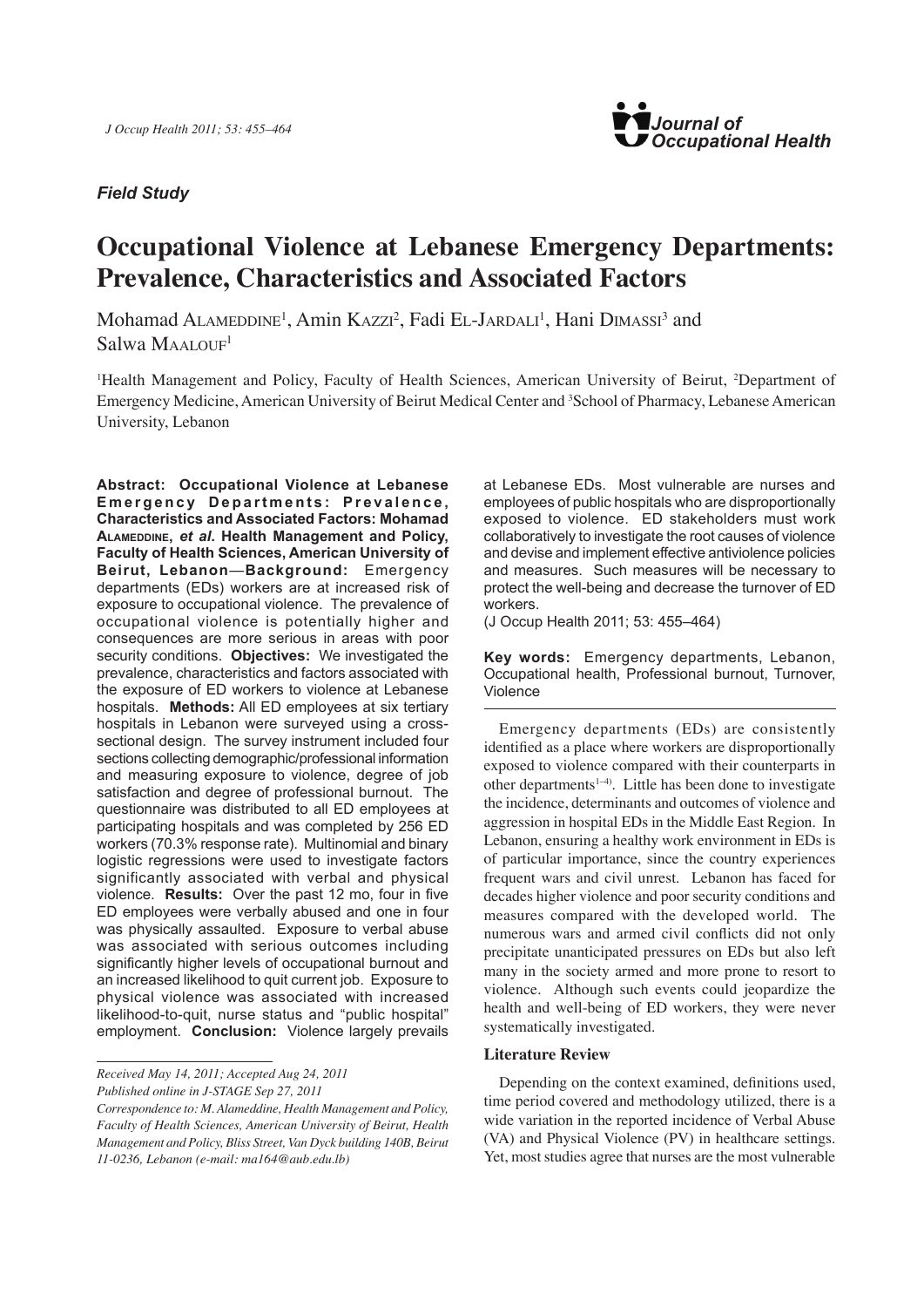to violent incidents and that exposure to VA is higher than that to  $PV^{2.5-10}$ . The most commonly reported perpetrator(s) of violence were patients' family members or friends and patients<sup>3, 8, 11-13)</sup>. With respect to patient characteristics, the existence of a mental health condition was found to be most predictive of violent behavior, followed by alcohol abuse, substance abuse and patient's expectations<sup>14–16</sup>).

Exposure to violence precipitates serious physical, psychological and professional consequences on healthcare workers, including impaired job performance, moderate to severe and long-term psychological effects, burnout and turnover<sup>8, 17, 18)</sup>. Despite its serious consequences, most healthcare workers tend to underreport their exposure to violent incidents<sup>8, 9, 11, 15</sup>).

Irrespective of the study, violence appears to be a significant professional issue that warrants the attention of stakeholders and decision makers, considering that violence has unfortunately become "part of the job" or "the daily normal" at many healthcare facilities around the globe3, 10, 19, 20).

## *The context in the Middle East Region*

Although information on workplace violence in healthcare settings in the Middle East is relatively scarce, limited available evidence reveals that exposure to VA and PV is a serious issue that jeopardizes the safety of healthcare workers and affects the quality of patient care provided $2^{1-25}$ . Note that most studies in the region focus on ED physicians. For example, a study on a sample of doctors in Kuwaiti EDs showed that 86% of surveyed physicians experienced VA and 28% experienced physical attacks, 7% of which could have engendered serious or fatal injury23). Another study on emergency physicians in Morocco reported that 47% of respondents reported exposure to verbal abuse and 8.3% experienced physical assault<sup>25)</sup>. Studies examining violence in Turkish EDs identified the families of patients as the main perpetrator of violence and outlined the serious emotional reactions of ED staff exposed to violence, including anger, shame, humiliation and frustration<sup>26-29)</sup>.

# **Objective**

This study is the first to systematically examine the level, characteristics and factors significantly associated with exposure to violence at Lebanese EDs.

## **Methodology**

A cross-sectional design was utilized to survey all ED workers in the six large tertiary hospitals in Beirut, Lebanon. These EDs are the busiest out of 30 EDs in Greater Beirut based on their reported annual visits. Four of the six hospitals were not-for-profit academic medical centers, one was a public hospital and one was a privatefor-profit hospital. All medical and nonmedical workers in direct contact with patients and their families in the ED were surveyed, including both ED providers and nonproviders. ED providers are all ED employees/trainees that provide medical services to patients including physicians, nurses, undergraduate and postgraduate medical/nursing trainees. ED non-providers include all ED employees that come in direct contact with ED patients/visitors, yet do not provide medical services, including receptionists, admitting personnel, cashiers and protection/security officers.

#### *Ethical approval*

The study along with the final version of the survey instrument and associated consent forms were reviewed and received continuous approval throughout the duration of the study from the Institutional Review Board (IRB) of the leading research institution and the research boards of all participating healthcare facilities.

#### *The survey instrument*

The survey instrument included four sections: (1) demographic and professional background, (2) exposure to violence, (3) level of burnout using the Maslach Burnout Inventory and (4) satisfaction with the work environment. To enhance the content validity of the survey instrument, it was reviewed and amended by a panel of experienced ED professionals, including an attending physician, a nurse, a statistician consultant and a researcher. The final version of the questionnaire was unanimously approved by all members of the expert panel. It was pilot tested on 21 ED workers (excluded from the study), and necessary amendments were introduced to enhance clarity.

#### *Data collection*

All ED workers at the six participating institutions were invited to complete the survey questionnaire. To ensure anonymity and decrease the possibility of the presence of a social desirability bias, ED employees were asked to place their completed questionnaire in sealed envelopes and deposit them in a collection box accessible to the research team at each of the participating hospitals. A total of 256 out of 364 (70.3%) ED workers completed the questionnaire. Each of the six institutions had an individual response rate that exceeded 60%.

#### *The Maslach-Burnout Inventory*

The Maslach-Burnout Inventory (MBI) is established internationally as a leading measure of burnout that has demonstrated a similar factorial structure and performed almost similarly across many countries $30-34$ ). It is a 22-item questionnaire that measures burnout syndrome across three subscales: emotional exhaustion-EE [9 questions], depersonalization-DP [5 questions] and personal accomplishment-PA [8 questions]. The EE subscale measures workers' feelings of emotional wear-out and fatigue at work. The DP subscale measures workers'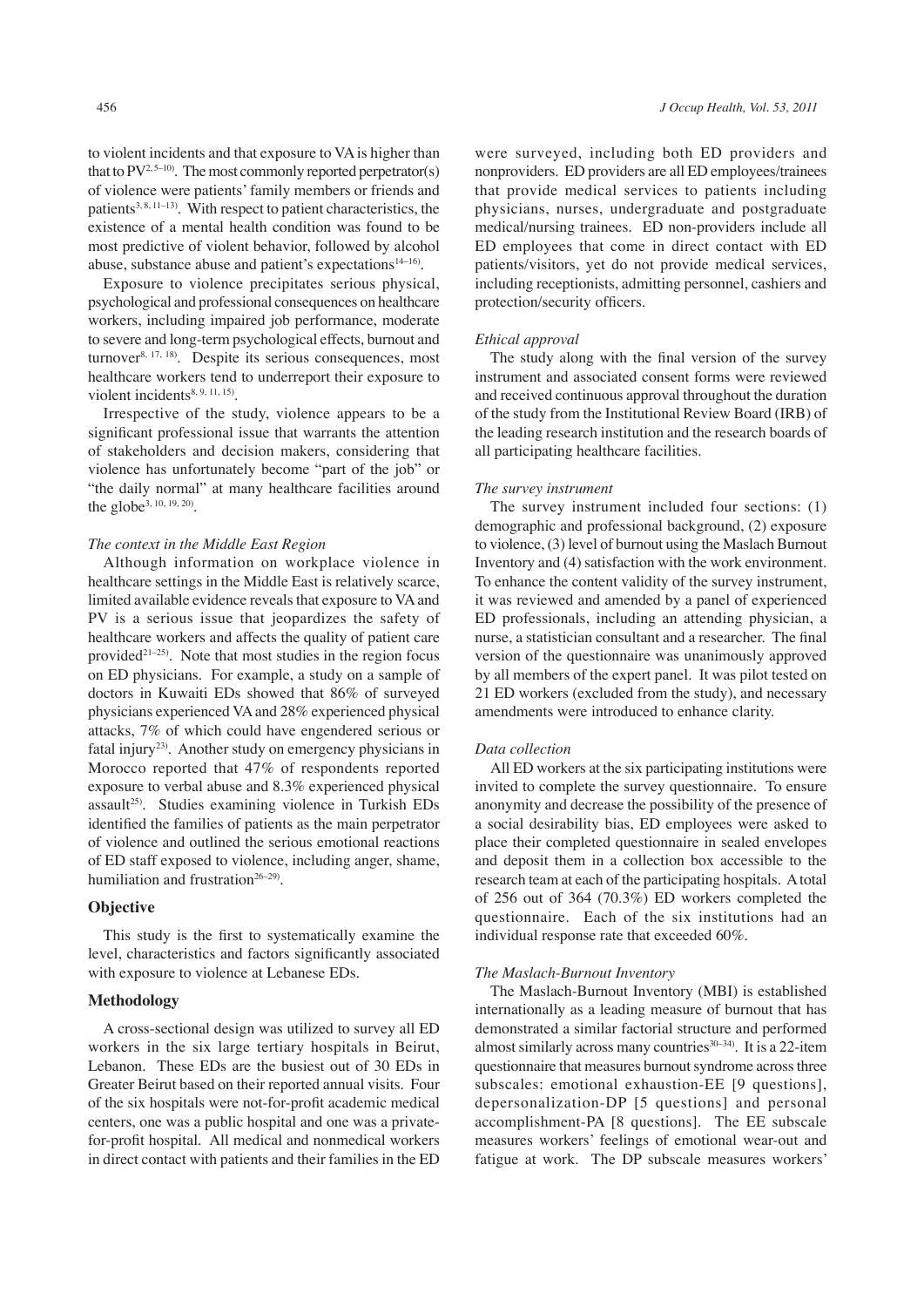| Variables                   | Values               |           | Number | Percentage |
|-----------------------------|----------------------|-----------|--------|------------|
| Gender                      | Male                 |           | 162    | 63.3       |
|                             | Female               |           | 88     | 34.4       |
|                             | Missing              |           | 6      | 2.3        |
| Age group                   | $18 - 25$            |           | 66     | 25.8       |
|                             | $26 - 35$            |           | 112    | 43.8       |
|                             | $36 - 45$            |           |        | 16.4       |
|                             | $46+$                |           |        | 10.5       |
|                             | Missing              |           | 9      | 3.5        |
| Current position in this ED | Attending physician  |           | 18     | $\tau$     |
|                             | Trainees             |           | 68     | 26.6       |
|                             | Nursing staff        |           | 106    | 41.4       |
|                             | Administrative staff |           | 31     | 12.1       |
|                             | Security personnel   |           | 33     | 12.9       |
| Working status in this ED   | Trainees             |           | 68     | 27.3       |
|                             | Regular employees    |           |        |            |
|                             |                      | Full time | 135    | 52.7       |
|                             |                      | Part time | 21     | 8.2        |
|                             |                      | Casual    | 15     | 5.9        |
|                             | Missing              |           | 17     | 5.9        |

Table 1. Absolute and relative distribution of surveyed emergency departments (ED) employees by selected demographic and professional characteristics (n=256)

degree of being impersonal and distant in delivering care, treatment and instructions to recipients of services. Finally, the PA subscale measures an employee's level of competence and feeling of professional achievement at work $35$ ).

Each of the questions in the MBI investigates one of the dimensions of burnout across a seven-point response format ranging from "Never" (a score to zero) to "Daily" (a score of six). For every survey respondent, the scores for the questions relating to each of the three subscales of burnout were added to generate a subscale score. Note that a higher score on EE and DP is indicative of burnout, whereas for PA the opposite was true. These scores were then compared to the numerical cut-off points for medical professions, provided by the authors of the MBI, to determine whether each of the subscales corresponds to a high, average or low level of burnout<sup>35)</sup>.

#### *Statistical analysis*

Data were entered in the Statistical Package for the Social Sciences, version 16.0 (SPSS for Windows, Rel. 16. 2008. SPSS Inc., Chicago, IL, USA). Sample characteristics were summarized using mean and standard deviation for numerical data and frequency and percentages for categorical data. Exposure to Verbal Abuse (VA) and Physical Violence (PV) were considered two separate dependent variables and were analyzed separately in order to better understand the factors associated with each. Note that exposure to VA was measured on a four-point Likert

scale (never, 1–3 incidents, 4–15 incidents and 15+ incidents), while exposure to PV, originally measured on a four point Likert scale, was regrouped into 2 categories (never versus ever) due to the scarcity of reports of PV especially in the high frequency levels. Two multivariate logistic regression models were used to investigate factors significantly associated with violence, an ordinal logistic regression model for VA and a binary logistic regression model for PV. All analyses were conducted at a 0.05 significant level.

## **Results**

#### *Sample description*

Table 1 provides a detailed account of the frequency distribution of personal and professional characteristics of survey respondents. The table reveals that nurses constitute the largest professional group at surveyed EDs (41.4%), followed by undergraduate/graduate trainees (26.6%). With respect to gender, two thirds of the respondents were males. This could be attributed to the fact that most administrative staff members and all security personnel at the surveyed EDs were males. Survey respondents were relatively young, with close to 70% of all respondents aged 35 yr or less and 55% of them being single. Furthermore, the majority (52.7%) of the sample had a permanent appointment at the ED.

#### *Exposure to violence*

Table 2 provides a summary of respondents' reported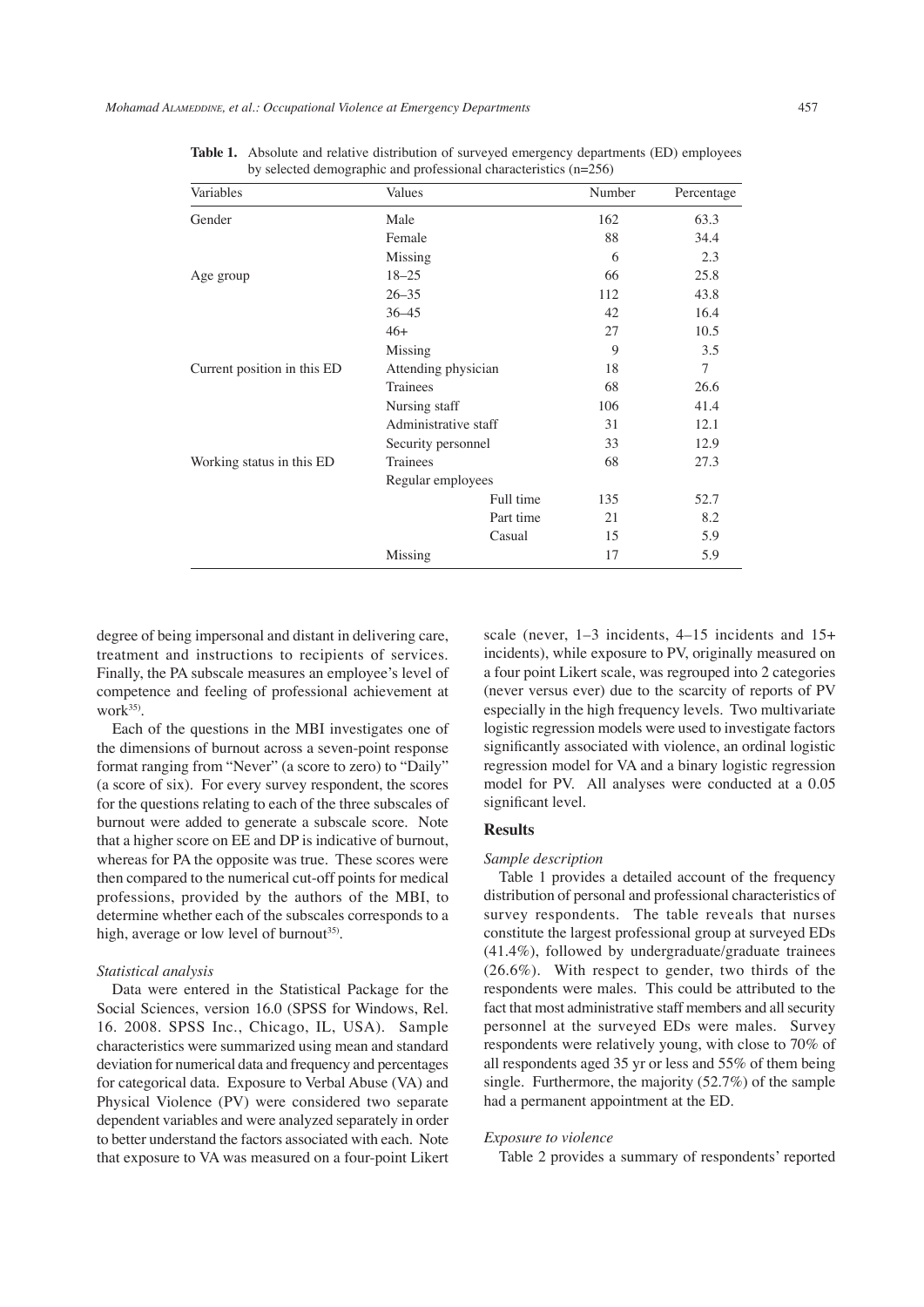|                                                                   | Providers | Nonproviders | All ED employees |  |
|-------------------------------------------------------------------|-----------|--------------|------------------|--|
|                                                                   | $n=192$   | $n=64$       | $n=256$          |  |
| Exposure to verbal abuse $(p$ -value 0.004)                       |           |              |                  |  |
| Never                                                             | 21.6%     | 11.7%        | 19.2%            |  |
| $1-3$ incidents                                                   | $28.9\%$  | $30.0\%$     | $29.2\%$         |  |
| $4 - 15$                                                          | $23.2\%$  | $10.0\%$     | $20.0\%$         |  |
| $15+$                                                             | 26.3%     | 48.3%        | 31.6%            |  |
| Exposure to physical violence $(p$ -value 0.740)                  |           |              |                  |  |
| Never                                                             | 73.7%     | 75.9%        | 74.2%            |  |
| Ever $(\geq 1$ incidents)                                         | 26.3%     | 24.1%        | 25.8%            |  |
| Most common types of verbal abuse*                                |           |              |                  |  |
| Loud noises and shouting                                          |           |              | 66%              |  |
| Angry outbursts                                                   |           |              | 44%              |  |
| Swearing and cursing                                              |           |              | 31%              |  |
| Sarcastic/condescending comments                                  |           |              | 26%              |  |
| Most common types of physical violence*                           |           |              |                  |  |
| Pushing, punching and grabbing                                    |           |              | 39%              |  |
| Punching furniture, equipment and supplies                        |           |              | 30%              |  |
| Threatening moves or body gestures                                |           |              | 19%              |  |
| Attack with an object                                             |           |              | 16%              |  |
| Top instigators of violence in ED*                                |           |              |                  |  |
| Waiting times in the EDs                                          |           |              | 77.8%            |  |
| Unmet expectations by patients and families                       |           |              | 50.4%            |  |
| Alcohol/drug abuse                                                |           |              | 43.8%            |  |
| Staff attitude                                                    |           |              | 38.3%            |  |
| Mental illness                                                    |           |              | 35.5%            |  |
| Lack of effective antiviolence policies                           |           |              | 34.4%            |  |
| Antiviolence policies and regulations                             |           |              |                  |  |
| Answered yes to the question "Does your ED/hospital have specific |           |              |                  |  |
| antiviolence policies and regulations?"                           |           |              | 33.9%            |  |
| Answered yes to the question "Are these policies and regulations  |           |              |                  |  |
| being implemented?"                                               |           |              | 26.1%            |  |

**Table 2.** Employees' reported exposure to and characteristics of violence at surveyed emergency departments (ED)

\* Note that categories in this question are not mutually exclusive.

exposure to and characteristics of violence at surveyed EDs. The table reveals that over the last twelve months prior to survey completion, 80.8% (n=207) and 25.8% (n=66) of all ED employees reported exposure to at least one incident of VA and PV, respectively. With respect to VA, two thirds of ED employees reported being shouted at and to a lesser extent being subjected to other types of verbal abuse. In terms of exposure to PV, analysis reveals that the most common form of reported PV was directed at staff members in terms of pushing, punching and grabbing (39%) rather than directed at the physical structure/equipment of the ED, e.g., punching furniture, equipment and supplies (30%). Note that although attacking with an object (such as a gun or knife) is the least reported form of PV (16%), it usually results in the most severe physical injuries.

Survey respondents expressed an assortment of factors

that they believe instigate violence at EDs, and some of these factors were internal to the EDs, while others were relevant to patient/visitor characteristics. Factors relating to ED visitors included unrealistic family expectations (50.4%), intoxication by alcohol/drugs (43.8%) and presenting with a mental illness (35.5%). Internal factors related to the way the EDs were administered and included waiting times in the EDs (77.8%), staff attitude (38.3%) and lack of effective antiviolence policies (34.4%). Note that in regards to the latter, only one third of surveyed employees confirmed the presence of antiviolence policies at their institutions, with a quarter confirming that ED policies, when existing, are being implemented.

Compared with ED providers, nonproviders had both a higher frequency of ever exposure to VA, although the difference was not statistically significant (88.3% versus 78.4%, *p*-value 0.089), and a higher frequency of being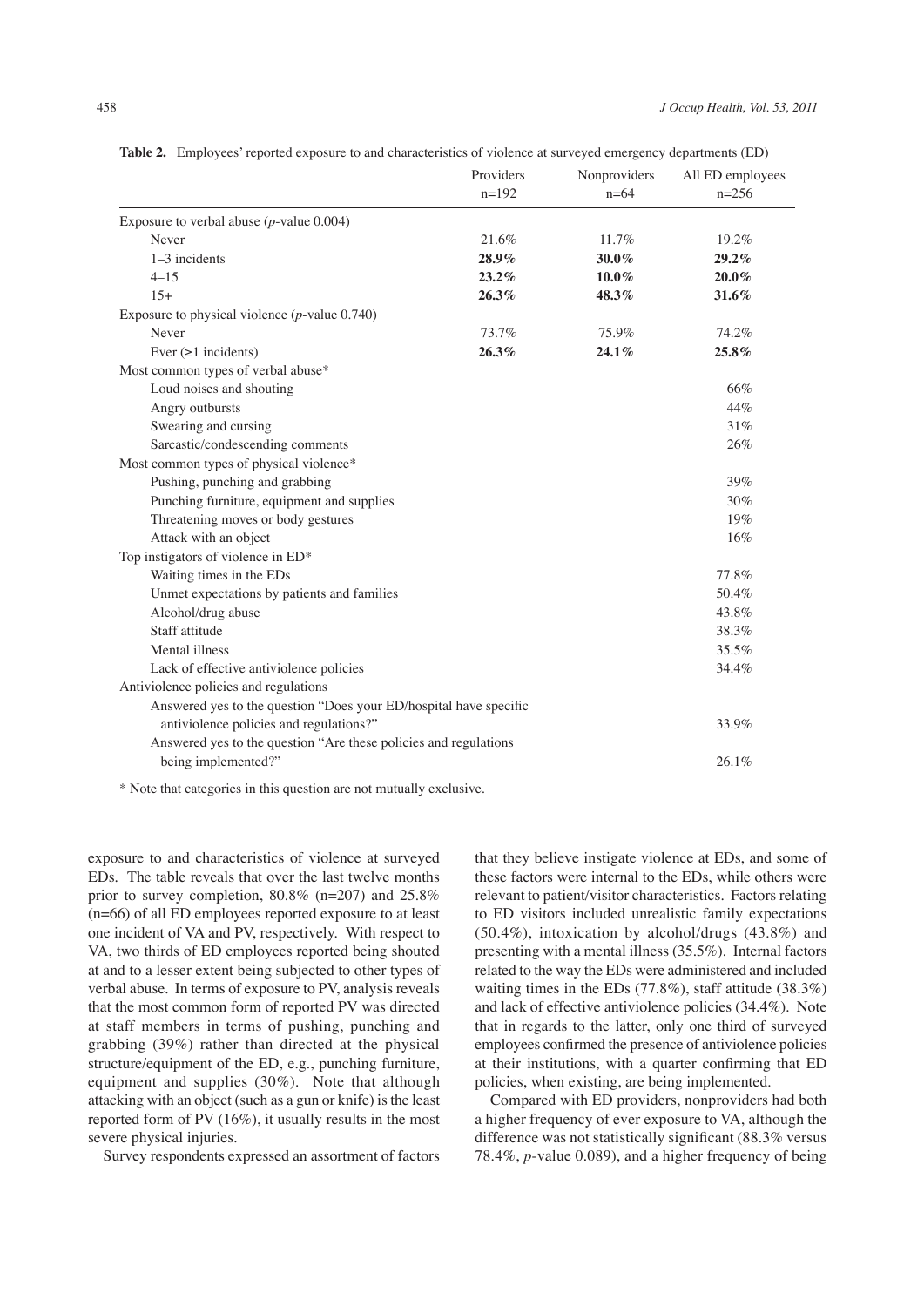*Mohamad Alameddine, et al.: Occupational Violence at Emergency Departments* 459

| and nonproviders                     |           |              |                  |  |
|--------------------------------------|-----------|--------------|------------------|--|
|                                      | Providers | Nonproviders | All ED employees |  |
|                                      | $n=192$   | $n=64$       | $n=256$          |  |
| Intention to quit $(p$ -value 0.038) |           |              |                  |  |
| Very likely/Likely                   | $31.1\%$  | 46.8%        | 34.6%            |  |
| Undecided                            | 18.3%     | 23.4%        | 19.4%            |  |
| Very unlikely/Unlikely               | 50.6%     | 29.8%        | 46.0%            |  |
| <b>Burnout</b> level                 |           |              |                  |  |
| Emotional exhaustion (EE)            |           |              |                  |  |
| High                                 | 54.2%     | 56.9%        | 54.9%            |  |
| Average                              | 21.2%     | 17.2%        | 20.3%            |  |
| Low                                  | 24.6%     | 25.9%        | 24.9%            |  |
| Depersonalization (DP)               |           |              |                  |  |
| High                                 | $45.5\%$  | $36.5\%$     | $43.5\%$         |  |
| Average                              | 25.3%     | 23.1%        | 24.8%            |  |
| Low                                  | 29.2%     | 40.4%        | 31.7%            |  |
| Personal accomplishment (PA)         |           |              |                  |  |
| High                                 | 27.7%     | 32.0%        | 25.4%            |  |
| Average                              | 26.6%     | 28.0%        | 26.9%            |  |
| Low                                  | 45.8%     | $40.0\%$     | 44.5%            |  |
|                                      |           |              |                  |  |

**Table 3.** Intention to quit and level of burnout among emergency departments (ED) providers and nonproviders

*p*-value: PA 0.750, DP 0.300, EE 0.806.

exposed to more than 15 incidents of VA over the last 12 mo (48.3% versus 26.3%, *p*-value 0.004). This could be attributed to the fact that nonproviders included security guards whom job entails a higher frequency of exposure to violence. In contrast, ED providers reported a comparable propensity of being ever exposed to physical violence (26.3% versus 24.1%; *p*-value: 0.740). Of all ED employees reporting PV, 36.2% of ED providers and 41.7% of nonproviders reported that their exposure to PV resulted in an injury (*p*-value: 0.725). Note that among providers, nurses' expressed a significantly higher rate of ever exposure to PV (34.6%) compared with attending physicians (27.8%) and trainees (13.2%, *p*-value: 0.008).

#### *Burnout and intention to quit*

Intention to quit current position within the next 1–3 yr was investigated among ED staff; the results are summarized in Table 3. Analysis revealed that more than a third of all ED workers (34.6%) indicated that it is either likely or highly likely for them to quit their work at the ED within the next 1–3 yr. This rate was higher for nonproviders (46.8%) as compared with ED providers (31.1%, *p*-value: 0.038). In contrast, only half of the providers and less than a third of nonproviders indicated that it is either unlikely or very unlikely for them to quit. This higher intention to quit amongst nonprovider could be partially attributed to the fact that ED providers are educated and trained to be career-committed clinicians dedicated to serving in a healthcare institution. Most of them derive an exceptional degree of intrinsic reward from addressing the emergency medical needs of patients. Nonproviders, on the other hand, have more versatility to seek employment outside EDs or even outside the healthcare sector.

Table 3 also reveals the summary findings of the three subscales of burnout. While both ED providers and nonproviders had comparable levels of EE, with more than half of both suffering from a high level of emotional exhaustion, the levels of DP and PA differed between the two groups. More specifically, the level of DP was higher among ED providers (45.5%) compared with nonproviders (36.5%, *p*-value: 0.300), and the level of burnout on the personal accomplishment subscale was lower among providers (27.7%) compared with their nonprovider counterparts (32.0 %, *p*-value: 0.750).

## *Multivariate analyses*

## Verbal abuse (VA)

An ordinal logistic multivariate regression was conducted to study the significant associations with exposure to VA among the ED staff (Table 4). The results showed that VA in the ED was significantly associated with the 3 subscales of burnout (EE, DP and PA levels), position and intention to quit.

Respondents reporting a high level of EE had more than 2 times the odds of exposure to a higher level of VA as compared with respondents with an average level of EE (95%CI: 1.05, 4.33; *p*-value: 0.037). Similarly, respondents with a high level of PA had 2.7 times the odds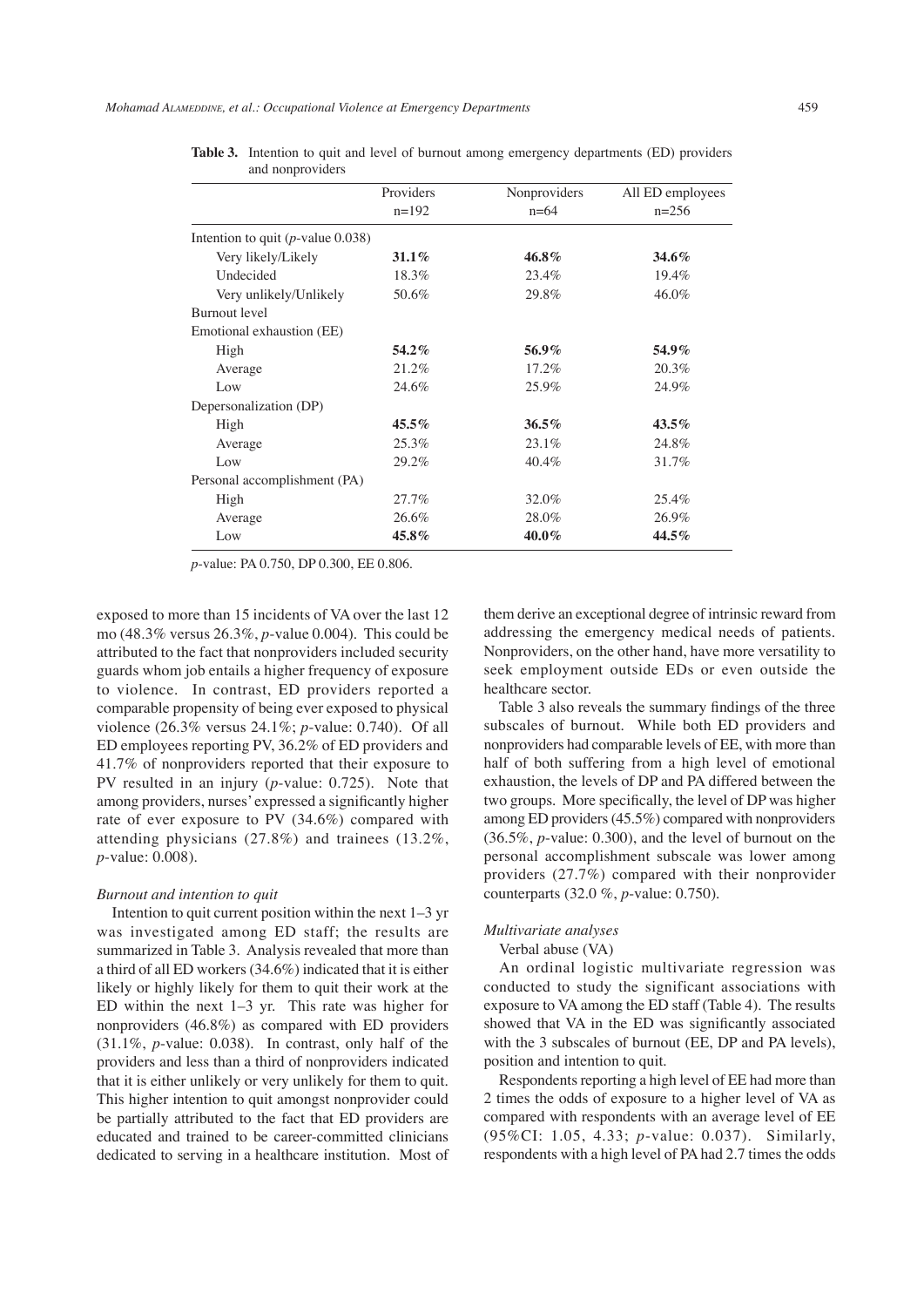**Table 4.** Verbal abuse against emergency departments (ED) staff: an ordinal logistic regression

| Variable          | Factors                       | Odds ratio | 95% CI      | $p$ -value  |         |
|-------------------|-------------------------------|------------|-------------|-------------|---------|
|                   |                               |            | Lower bound | Upper bound |         |
| EE level          | High vs. low                  | 1.00       | 0.48        | 2.07        | 0.994   |
|                   | High vs. average              | 2.13       | 1.05        | 4.33        | 0.037   |
| DP level          | High vs. low                  | 3.40       | 1.68        | 6.90        | 0.001   |
|                   | High vs. average              | 3.74       | 1.88        | 7.43        | < 0.001 |
| PA level          | Low vs. high                  | 1.72       | 0.86        | 3.45        | 0.125   |
|                   | Low vs. average               | 2.70       | 1.25        | 5.80        | 0.011   |
| Intention to quit | Very likely vs. very unlikely | 2.92       | 1.08        | 7.94        | 0.035   |
|                   | Likely vs. very unlikely      | 1.16       | 0.47        | 2.87        | 0.742   |
|                   | Undecided vs. very unlikely   | 2.64       | 1.06        | 6.57        | 0.036   |
|                   | Unlikely vs. very unlikely    | 1.33       | 0.60        | 2.97        | 0.485   |
| Position          | Attending vs. RN              | 2.53       | 0.87        | 7.41        | 0.090   |
|                   | Nonproviders vs. RN           | 2.72       | 1.18        | 6.30        | 0.019   |
|                   | Trainee vs. RN                | 1.72       | 0.87        | 3.43        | 0.121   |

EE: Emotional exhaustion. DP: Depersonalization. PA: Personal accomplishment. RN: Resisterd Nurse.

of being exposed to higher levels of VA compared with their counterparts with average levels of PA (95% CI: 1.25, 5.80; *p*-value: 0.011). Finally, ED employees with a high level of DP had 3.40 (95% CI: 1.68, 6.90; *p*-value: 0.001) and 3.74 times (95% CI: 1.88, 7.43; *p*-value: <0.001) the odds of being exposed to higher levels of VA as compared with employees with low and average levels of DP; respectively.

With respect to intention to quit, respondents that were very likely to quit had close to three times the odds of being subjected to higher levels of VA compared with their counterparts who were very unlikely to quit (95% CI: 1.08, 7.94; *p*-value 0.035). Furthermore, respondents who were undecided about quitting had 2.64 times the odds of being exposed to higher levels of VA compared with their counterparts that were very unlikely to quit (95% CI: 1.06,6.57; *p*-value: 0.036).

Compared with nurses, ED nonproviders had 2.72 times the odds of being subjected to higher levels of VA (95% CI: 1.18–6.30; *p*-value: 0.019). This might not come as a surprise, since nonproviders include security and administrative personnel whose jobs entail communicating to patients and accompanying family/friends unfavorable news, including denial or restriction of beds, inpatient bed waiting times, restrictions of coverage, insurance denials, requests for cash deposits, denial or delay of care until payment is made, etc.

Physical violence (PV)

A binary logistic regression was conducted to identify the variables that were significantly associated with exposure of ED staff to PV (Table 5). The choice of the regression method was based on the fact that VA is a

dichotomous variable. Intention to quit, exposure to VA, ED position and type of institution were found to have significant interactions with exposure to PV.

Within the overall sample, respondents who were likely or very likely to leave the ED within the upcoming 1–3 yr were found to have 2.4 times the odds of being exposed to PV compared with their counterparts who were either undecided or had expressed that it was unlikely they would leave their current position.

Working as a nurse was associated with 5.81 and 5.40 times the odds of being exposed to PV compared with ED trainees (95% CI: 1.85, 18.18; *p*-value: 0.003) and nonprovider staff (95% CI: 1.51–13.33, *p*-value: 0.007), respectively.

The institution type was also significantly associated with exposure to PV. Analysis reveals that ED staff working at a public institution had 5.82 times the odds of being exposed to PV compared with their counterparts at academic medical centers (95% CI: 2.36, 14.39; *p*-value <0.001). Exposure to PV was also significantly associated with exposure to VA. Indeed, ED staff who had reported between 4 and 15 and more than 15 VA incidents had 7.48 (95% CI: 2.11, 26.56; *p*-value: 0.002) and 5.36 (95% CI: 1.56, 18.36; *p*-value: 0.008) times the odds of being ever exposed to PV compared with ED staff who did not encounter any incident of VA; respectively.

## **Discussion**

Study results suggest that violence, especially VA, appears to be a work environment reality despite the fact that it has been demonstrated to precipitate serious consequences on ED employees' productivity, as well as their physical, emotional and professional well-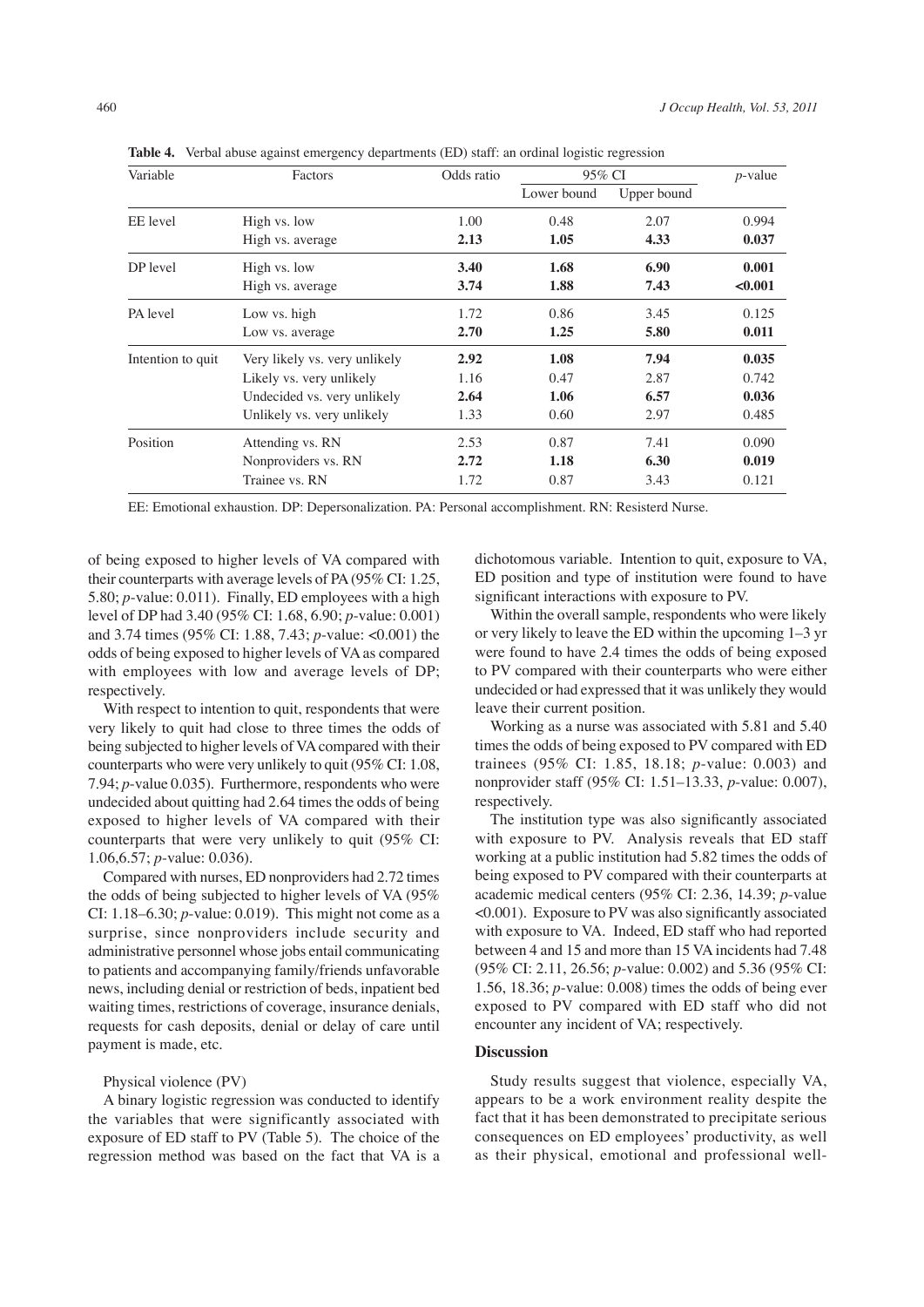| Variable          | Factors                              | <b>OR</b> | $95\%$ CI for EXP(B) |       | $p$ -value |
|-------------------|--------------------------------------|-----------|----------------------|-------|------------|
|                   |                                      |           | Lower                | Upper |            |
| Intention to quit | Very likely & likely vs. all others  | 2.43      | 1.083                | 5.474 | 0.031      |
| Position          | Nurses vs. attending physicians      | 0.90      | 0.25                 | 3.26  | 0.867      |
|                   | Nurses vs. trainees                  | 5.81      | 1.85                 | 18.18 | 0.003      |
|                   | Nurses vs. nonproviders              | 5.40      | 1.51                 | 13.33 | 0.007      |
| Institution       | Public vs. academic medical centers  | 5.82      | 2.36                 | 14.39 | < 0.001    |
|                   | Private vs. academic medical centers | 0.83      | 0.19                 | 3.60  | 0.800      |
| Verbal abuse      | $1-3$ times vs. none                 | 1.30      | 0.325                | 5.189 | 0.711      |
|                   | 4–15 times vs. none                  | 7.48      | 2.106                | 26.56 | 0.002      |
|                   | $15+$ times vs. none                 | 5.36      | 1.56                 | 18.36 | 0.008      |

**Table 5.** Physical assault against emergency departments (ED) staff: a binary logistic regression

being2, 8, 10, 18, 36, 37). Exposure to violence can further influence employees' decisions to quit their ED jobs<sup>2, 12, 17, 18</sup>. Such consequences should be seriously contemplated by policy and decision makers, especially in light of the current and future anticipated shortages of human resources in the Middle East Region and the high attrition of nurses from the health care market in Lebanon<sup>38, 39)</sup>.

## *Verbal abuse, an occupational hazard with serious consequences*

Exposure to VA is certainly disruptive to daily operations and distracts staff away from patient care. Affected ED staff members need an indeterminate amount of downtime to return to their normal function and efficiency, *if they do*. Other patients and visitors who witness such outbursts also suffer from such experiences and end up with a poor perception of the work environment, the quality of care and operations, the ED and the hospital. More importantly, the presence of VA is associated with higher odds of exposure to PV. What starts as an unresolved heated argument or angry quarrel at the ED could logically escalate into PV.

Our finding that exposure to VA is significantly associated with a higher intention to quit current position coupled with the high reported rate of exposure of surveyed ED staff to VA (80.8%) is quite alarming, as it indicates a potentially higher rate of turnover at surveyed EDs. These findings flag a priority issue for ED managers and decision makers to investigate the underlying causes for their staff's intention to quit and examine antiviolence policies at their institutions to ensure adequate staffing of EDs in the future.

The significant association between exposure to VA and the three subscales of burnout is disquieting. Exposure to higher levels of VA is indeed significantly associated with higher levels of EE and DP and lower levels of PA. Hospital stakeholders should realize that increased exposure to VA in their EDs is leading to staff burnout, loss of productivity and eventually turnover. This does

not only precipitate higher costs for their institution (to recruit new ED workers) but also provokes significant operational disruptions, all of which could be compromising the quality of patient care delivered in their EDs.

## *Nurses and public hospital employees are at a higher risk of violence*

In developing nations, ED nurses, not physicians, often lead the medical team on all aspects of ED operations. From the patient's arrival to final disposition, any mismatch between patient/companion expectations (e.g., immediate admission and care by experienced specialists) and ED operations/resources (e.g. no specialists are present at the ED, waiting time, etc.) could result in violence typically directed towards the ED personnel present in the vicinity, managing the patient or communicating information. This could justify ED nurses' significantly higher exposure to PV compared with other ED staff members. This finding calls on ED stakeholders to identify nurses as the ED workers most vulnerable to PV and devise targeted strategies to protect them against the repercussions of such violence. Note that our findings are in conformity with prior published reports identifying ED nurses as the most vulnerable population to violence<sup>10, 15, 18)</sup>.

Analysis revealed that working in a public institution was significantly associated with exposure to physical violence in the ED. Such a finding was previously reported in the literature<sup>40)</sup>. This could be attributed to a higher mismatch between patient/companion expectation and available ED operations/resources than is delivered in private hospital EDs. In developing countries, public institutions usually suffer from a sharper scarcity of resources precipitating more restricted access to ED and inpatient beds. They may also be facing difficulty supporting, recruiting or retaining adequate numbers of qualified ED personnel. ED operations in public hospitals are often less structured, patients and companions are more distressed and outbursts of anger escalating to PV are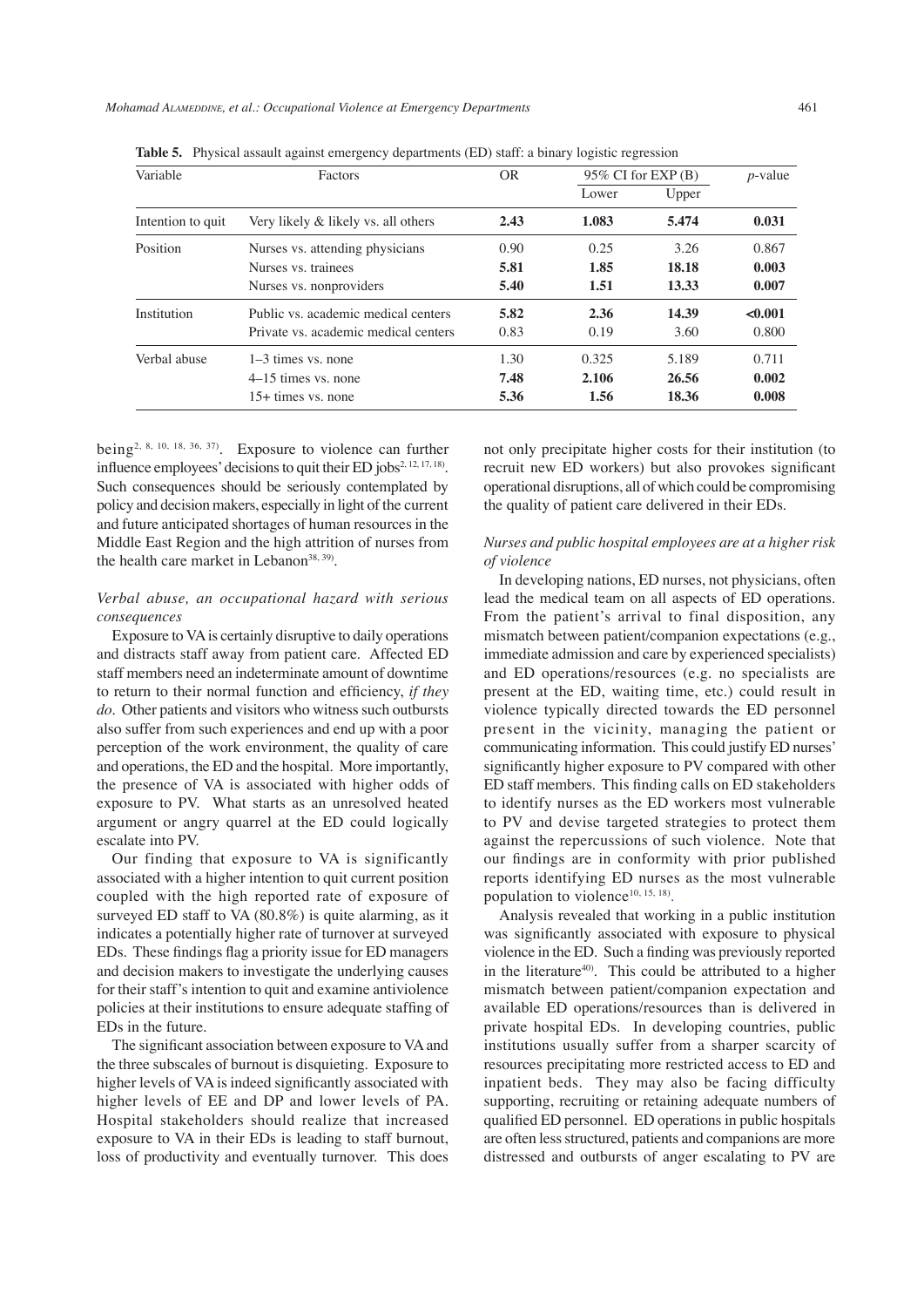## therefore more frequent.

#### *Need to strengthen occupational safety in hospitals*

The present study also unearthed some serious shortcomings with the security measures in place at healthcare organizations. The fact that many of the surveyed ED employees did not know (or could not confirm) the specific antiviolence policies and procedures they have in place raises a concern, not only with inadequacy or unavailability of these policies and practices, but also with their implementation. Indeed, more than a third of surveyed employees confirmed the absence of effective antiviolence policies in their institutions. These findings flag a priority for ED administrators to ensure the presence and implementation of effective antiviolence policies and procedures in order to enhance the safety of ED staff members. Antiviolence policies and procedures need also to be integrated as an accreditation requirement at Lebanese hospitals.

## *Violence instigators are amenable to managerial intervention*

The findings of this study demonstrate that the top rated factors instigating violence at EDs are amenable to the intervention of management. Violence usually results from unmet expectations by patients or their accompanying family members and friends (e.g., prompt service, care by senior personnel and unrestricted access). For example, some patients/families get angry if they are told to wait for their turn at the emergency room until a provider is free to examine them. Managerial intervention could reduce the waiting time problem inside EDs by a better implementation of the triage system to ensure smoother operations. Ensuring a shorter turnaround time at EDs also necessitates better coordination with other departments inside the healthcare organization (e.g., laboratory, radiology, inpatient of intensive care bed admission, pharmacy and inventory management). In doing so, ED administration could tap into the power of technology through the implementation of health information systems to support the running of smoother operations, stronger intra- and interdepartmental coordination, as well as better monitoring and evaluation of ED functions to support performance improvement.

ED managers could also invest in the professional development and training of ED providers and nonproviders in the areas of customer service, effective communication, teamwork and violence prevention. The anger, fear and frustration of patients/families could be decreased if staff members take the time to effectively listen to their worries and respond courteously to their questions.

### *Limitations*

A number of limitations of this study warrant mentioning; first, despite the best effort of the research

team to pilot test the survey questionnaire, it cannot be ascertained that all surveyed staff were able to comprehend all questions asked. Second, the relatively small number of attending physician respondents in this study did not support the detection of statistical significance in some of the analyses. This is due to the small number of attending physicians employed at Lebanese EDs. Third, the inclusion of trainees and part-time and casual ED employees might have lead to underestimation of the level of exposure to violence in Lebanese EDs due to the limited time that these employees spend on the ED premises compared with regular full-time committed ED employees. Fourth, the study might have underestimated exposure to violence, since surveyed employees might not remember all the incidents they were exposed to over the last 12 months. Finally, the cross-sectional nature of the study allowed for the detection of significant association but did not permit the investigation of causality, which would require longitudinal analyses.

## **Conclusion**

The currently prevailing levels of violence at Lebanese EDs are not conducive to a healthy work environment and staff retention. Effective measures must be implemented to protect ED personnel from violence, particularly nurses and employees of public hospitals who appear to be disproportionally exposed to or affected by VA and PV. The well-being of such providers, whether employed in public or private institutions, is essential to retain them and to prevent their burnout and attrition.

We call on healthcare authorities, orders and associations, policy makers, decision makers, managers and administrators to commit to a root cause analysis of the mismatch between ED patient needs and ED resources and to work collaboratively towards the establishment and enforcement of antiviolence measures in their EDs leading to the future enforcement of a zero tolerance policy for violence in Lebanese EDs. Such a strategic initiative is pivotal to enhance the well-being, retention and productivity of ED workers and could potentially improve the quality of patient care provided in EDs.

*Acknowledgments*: The study was supported by a generous grant from the University Research Board of the American University of Beirut. The authors would also like to acknowledge participating hospitals for their kind help and cooperation and Ms. Nour Alayan for editorial support.

#### **References**

- 1) Ryan D, Maguire J. Aggression and violence—a problem in Irish Accident and Emergency departments? J Nurs Manag 2006; 14 : 106–15.
- 2) Kowalenko T, Walters BL, Khare RK, Compton S, Michigan college of emergency physicians workplace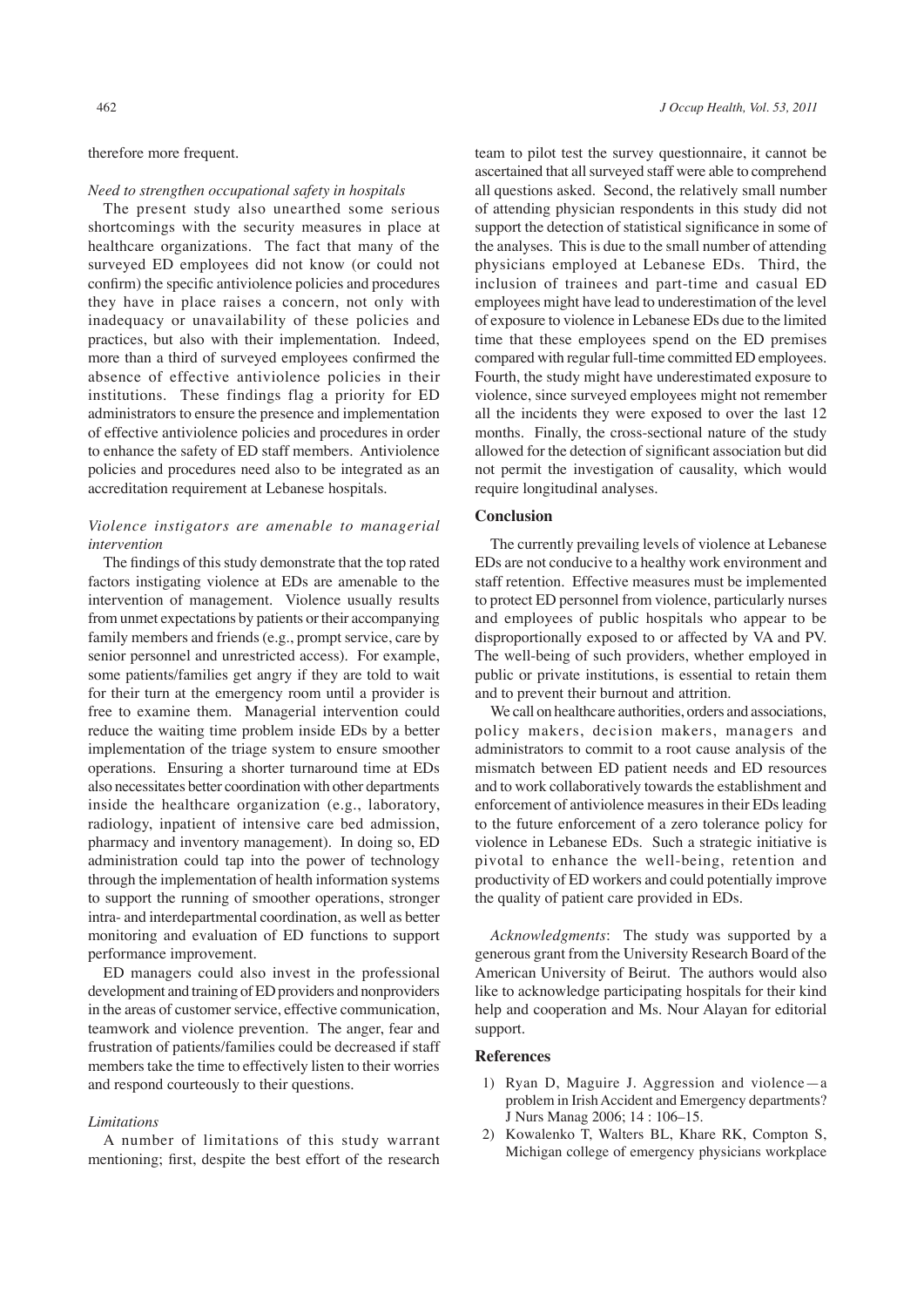violence task force. workplace violence: a survey of emergency physicians in the state of Michigan. Ann Emerg Med 2005; 46: 142–7.

- 3) May DD, Grubbs LM. The extent, nature, and precipitating factors of nurse assault among three groups of registered nurses in a regional medical center. J Emerg Nurs 2002; 28: 11–7.
- 4) Henson B. Preventing interpersonal violence in emergency departments: practical applications of criminology theory. Violence Vict 2010; 25: 553–65.
- 5) Merecz D, Rymaszewska J, Moscicka A, Kiejna A, Jarosz-Nowak J. Violence at the workplace—a questionnaire survey of nurses. Eur Psychiatry 2006; 21: 442-50.
- 6) Fernandes CM, Bouthillette F, Raboud JM, et al. Violence in the emergency department: a survey of health care workers. CMAJ 1999; 161: 1245–8.
- 7) Behnam M, Tillotson RD, Davis SM, Hobbs GR. Violence in the emergency department: a national survey of emergency medicine residents and attending physicians. J Emerg Med 2010; 2.
- 8) Lau JB, Magarey J, McCutcheon H. Violence in the emergency department: a literature review. Australian Emergency Nursing Journal 2004; 7: 27–37.
- 9) Gacki-Smith J, Juarez AM, Boyett L, Homeyer C, Robinson L, MacLean SL. Violence against nurses working in US emergency departments. J Healthc Prot Manage 2010; 26: 81–99.
- 10) Taylor JL, Rew L. A systematic review of the literature: workplace violence in the emergency department. J Clin Nurs 2010; 15.
- 11) Hesketh KL, Duncan SM, Estabrooks CA, et al. Workplace violence in Alberta and British Columbia hospitals. Health Policy 2003; 63: 311–21.
- 12) Jenkins MG, Rocke LG, McNicholl BP, Hughes DM. Violence and verbal abuse against staff in accident and emergency departments: a survey of consultants in the UK and the Republic of Ireland. J Accid Emerg Med 1998; 15: 262–5.
- 13) Levin PF, Hewitt JB, Misner ST. Insights of nurses about assault in hospital-based emergency departments. Image J Nurs Sch 1998; 30: 249–54.
- 14) Ferns T. Terminology, stereotypes and aggressive dynamics in the accident and emergency department. Accid Emerg Nurs 2005; 13: 238–46.
- 15) Crilly J, Chaboyer W, Creedy D. Violence towards emergency department nurses by patients. Accid Emerg Nurs 2004; 12: 67–73.
- 16) Kamchuchat C, Chongsuvivatwong V, Oncheunjit S, Yip TW, Sangthong R. Workplace violence directed at nursing staff at a general hospital in southern Thailand. J Occup Health 2008; 50: 201–7.
- 17) Fernandes CM, Bouthillette F, Raboud JM, et al. Violence in the emergency department: a survey of health care workers. CMAJ 1999 16; 161: 1245–48.
- 18) Pich J, Hazelton M, Sundin D, Kable A. Patient-related violence against emergency department nurses. Nurs Health Sci 2010; 12: 268–74.
- 19) Barlow CB, Rizzo AG. Violence against surgical residents. West J Med 1997; 167: 74–8.
- 20) O'Connell B, Young J, Brooks J, Hutchings J, Lofthouse J. Nurses' perceptions of the nature and frequency of aggression in general ward settings and high dependency areas. J Clin Nurs 2000; 9: 602–10.
- 21) AbuAlRub RF, Khalifa MF, Habbib MB. Workplace violence among Iraqi hospital nurses. J Nurs Scholarsh 2007; 39: 281–8.
- 22) Adib SM, Al-Shatti AK, Kamal S, El-Gerges N, Al-Raqem M. Violence against nurses in healthcare facilities in Kuwait. Int J Nurs Stud 2002; 39: 469–78.
- 23) Al-Sahlawi KS, Zahid MA, Shahid AA, Hatim M, Al-Bader M. Violence against doctors: 1. a study of violence against doctors in accident and emergency departments. Eur J Emerg Med 1999; 6: 301–4.
- 24) Oweis A, Mousa Diabat K. Jordanian nurses perception of physicians' verbal abuse: findings from a questionnaire survey. Int J Nurs Stud 2005; 42: 881–8.
- 25) Belayachi J, Berrechid K, Amlaiky F, Zekraoui A, Abouqal R. Violence toward physicians in emergency departments of Morocco: prevalence, predictive factors, and psychological impact. J Occup Med Toxicol 2010; 5: 27.
- 26) Uzun O. Perceptions and experiences of nurses in Turkey about verbal abuse in clinical settings. J Nurs Scholarsh 2003; 35: 81–5.
- 27) Oztunc G. Examination of incidents of workplace verbal abuse against nurses. J Nurs Care Qual 2006; 21:  $360 - 5$ .
- 28) Canbaz S, Dundar C, Dabak S, Sunter AT, Peksen Y, Cetinoglu EC. Violence towards workers in hospital emergency services and in emergency medical care units in Samsun: an epidemiological study. Ulus Travma Acil Cerrahi Derg 2008; 14: 239–44.
- 29) Gulalp B, Karcioglu O, Koseoglu Z, Sari A. Dangers faced by emergency staff: experience in urban centers in southern Turkey. Ulus Travma Acil Cerrahi Derg 2009; 15: 239–42.
- 30) Ilhan MN, Durukan E, Taner E, Maral I, Bumin MA. Burnout and its correlates among nursing staff: questionnaire survey. J Adv Nurs 2008; 61: 100–6.
- 31) Grau-Alberola E, Gil-Monte PR, Garcia-Juesas JA, Figueiredo-Ferraz H. Incidence of burnout in Spanish nursing professionals: a longitudinal study. Int J Nurs Stud 2010 ; 47: 1013–20.
- 32) Gil-Monte PR. Factorial validity of the Maslach Burnout Inventory (MBI-HSS) among Spanish professionals. Rev Saude Publica 2005; 39: 1–8.
- 33) Abushaikha L, Saca-Hazboun H. Job satisfaction and burnout among Palestinian nurses. WHO Health Journal 2009; 15: 190–7.
- 34) Poghosyan L, Aiken LH, Sloane DM. Factor structure of the Maslach burnout inventory: an analysis of data from large scale cross-sectional surveys of nurses from eight countries. Int J Nurs Stud 2009; 46: 894–902.
- 35) Maslach C, Jackson SE, Leiter MP. Maslach Burnout Inventory Manual. third ed. Mountain View (CA): CPP; 1996.
- 36) Koritsas S, Coles J, Boyle M, Stanley J. Prevalence and predictors of occupational violence and aggression towards GPs: a cross-sectional study. Br J Gen Pract